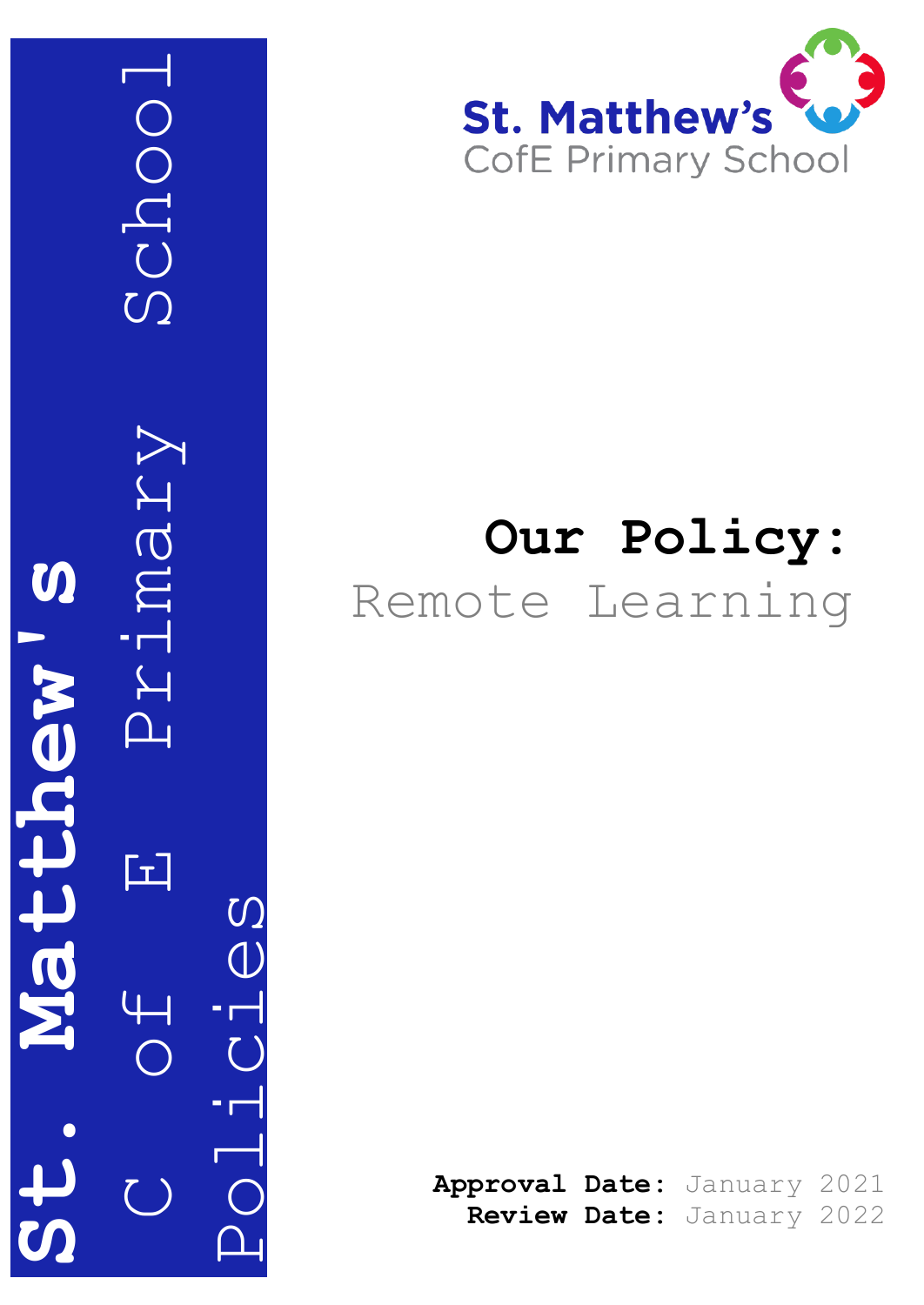## **Remote Learning Policy**

# **1. Aims**

This remote learning policy for staff aims to:

- Ensure consistency in the approach to remote learning for pupils who aren't in school
- Set out expectations for all members of the school community with regards to remote learning
- Provide appropriate guidelines for data protection

# **2. Roles and responsibilities**

Any ICT based (e.g., login problems, missing children's names) issue should be directed to JS, school Business Manager

All content (e.g. Up- Loading worksheets, pupils messaging etc) issues to should be directed to RR, Assistant HT

## **2.1 Teachers**

When providing remote learning, teachers must be available between 8:30 am and 4:00 pm. Staff are entitled to a designated 1 hour lunch break and to one afternoon for PPA.

If they're unable to work for any reason during this time, for example due to sickness or caring for a dependent, they should report this using the normal absence procedure.

When providing remote learning, teachers are responsible for:

Setting work –

- o For all children in their class
- o Differentiated as appropriate
- o English, Maths, Foundation curriculum, P.E. daily
- $\circ$  Work should be available on TEAMs and as packs which can be distributed to pupils who do not have access to digital learning
- $\circ$  Work should be saved in the remote learning planning folder on the system
- o Plans should be written with year group partner
- $\circ$  At least one daily session will be live. This could be register, story time or specific lessons supporting on-going learning. These need to be recorded so that they can be accessed at other times
- o Use of pre-recorded videos are to be used to support learning
- $\circ$  The school website can also be used as a means of sharing learning with children and parents

Providing feedback on work –

Pupils work exchanged on TEAMS should be given appropriate feedback

Keeping in touch with pupils who aren't engaging with remote learning and their parents –

- o Attending virtual meetings with teachers, parents and pupils as required
- o Phone calls should be made to these families at least once a week
- o Any safeguarding concerns should be passed to MS
- o Any complaints from parents should be passed to AW/KR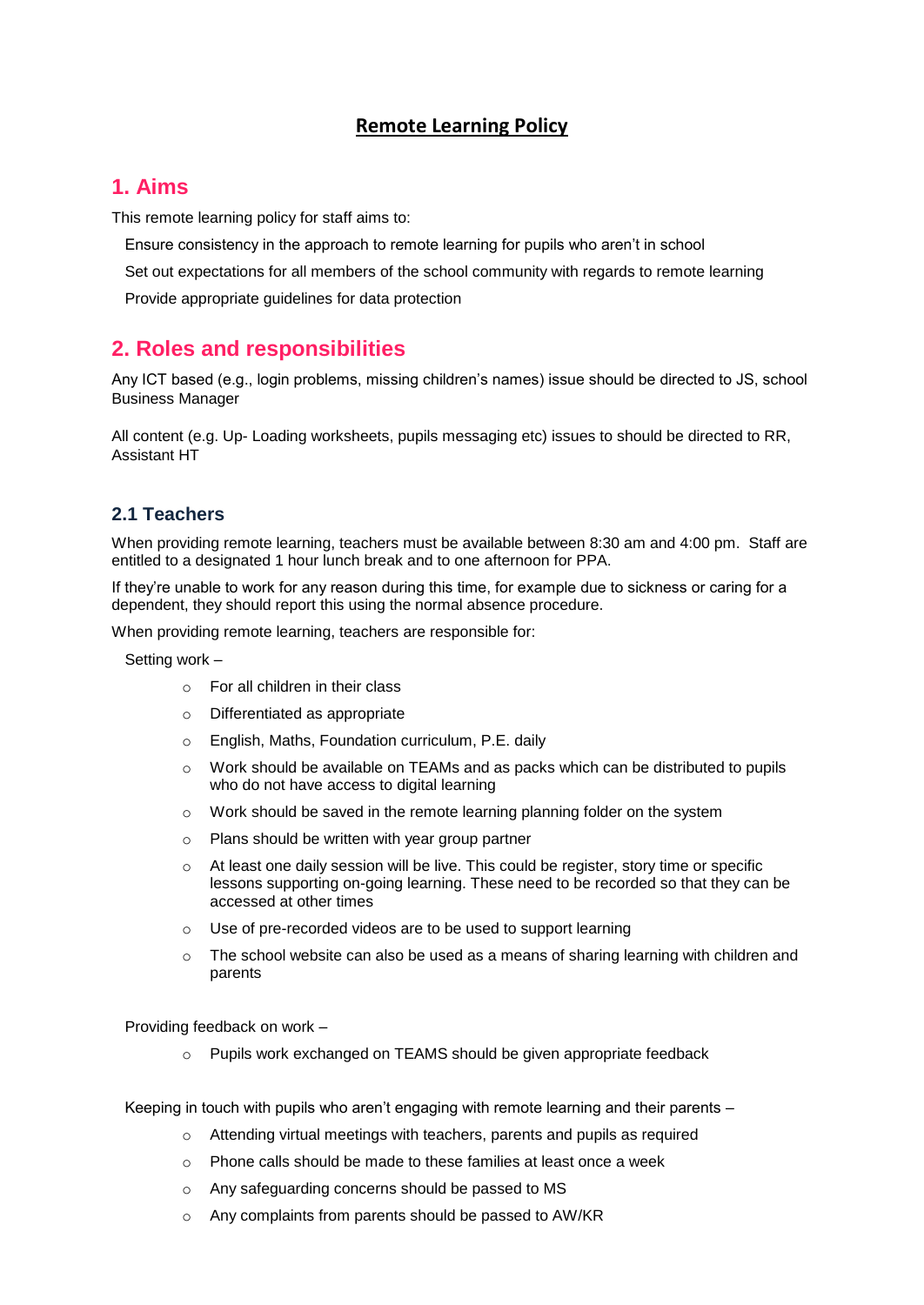o Any children not engaging in online sessions must be reported to AW/KR

#### **2.2 Teaching assistants**

When assisting with remote learning, teaching assistants must be available between 8:30am and 3:30pm

If they're unable to work for any reason during this time, for example due to sickness or caring for a dependent, they should report this using the normal absence procedure. When assisting with remote learning, teaching assistants are responsible for:

Support the class teacher in providing suitable resources to ensure learning can be accessed by all pupils

Attending virtual meetings with teachers, parents and pupils as required

Ensure that you are appropriately dressed for video sessions

Use a suitable quiet space

To support in the delivery of learning as required

Be present for live teaching sessions

Support with the marking of work and giving appropriate and timely feedback

Make weekly phone calls, more if necessary, to children who are working on hard copies

When not being needed to provide support on Teams, TAs may be asked to do any regular classroom task

#### **2.3 Subject leads**

Alongside their teaching responsibilities, subject leads are responsible for:

- Considering whether any aspects of the subject curriculum need to change to accommodate remote learning
- Working with teachers teaching their subject remotely to make sure all work set is appropriate and consistent
- Working with other subject leads and senior leaders to make sure work set remotely across all subjects is appropriate and consistent, and deadlines are being set an appropriate distance away from each other

Monitoring the remote work set by teachers in their subject through plan scrutinies

Alerting teachers to resources they can use to teach their subject remotely

#### **2.4 Phase leaders**

Alongside any teaching responsibilities, senior leaders are responsible for:

Co-ordinating the remote learning approach across their wing

Monitoring the effectiveness of remote learning through reviewing plans, evaluating work with CTs

Monitoring the security of remote learning systems, including data protection and safeguarding considerations

#### **2.5 Designated safeguarding lead/ Pastoral staff**

The DSL is responsible for:

Ensuring all pupils are safeguarded

- o Monitoring all pupils on the CP register through regular contact with appropriate agencies and the families
- o Monitoring vulnerable pupils through regular contact with the families
- o Keeping regular contact with outside agencies as required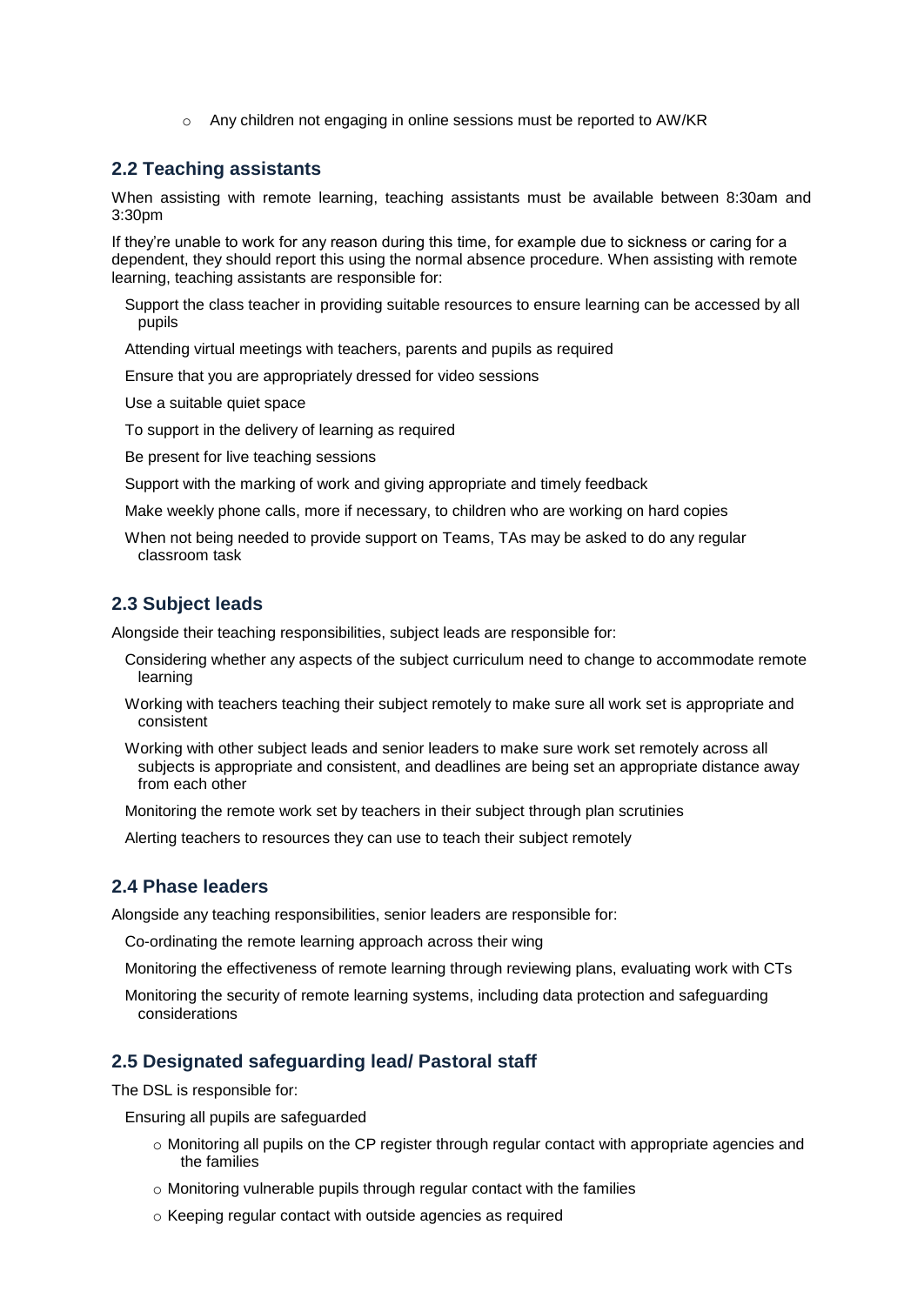- o Keeping CPOMS updated
- o Attending virtual meetings as required

## **2.6 SENCO**

The SENCO is responsible for:

Ensuring all EHCPs are continued to be delivered and

- $\circ$  Monitoring all pupils EHCPs through regular contact with appropriate agencies and the families
- o Appropriate work is set for pupils for remote learning
- o Monitoring work completed
- o Keeping regular contact with outside agencies as required
- o Keeping CPOMS updated
- o Attending virtual meetings as required
- o Managing 1:1 TAs ensuring they are supporting their pupils as required
- Under the direction of the SENDCo, SEN TAs will either work in school with their child or have regular
- contact with their child, will be present for any live teaching sessions, will upload appropriate work and will

liaise with the SENDCo.

#### **2.7 Pupils and parents**

Staff can expect pupils learning remotely to:

- Be contactable during the school day although consider they may not always be in front of a device the entire time
- Complete work to the deadline set by teachers
- Seek help if they need it, from teachers or teaching assistants

Alert teachers if they're not able to complete work

Staff can expect parents with children learning remotely to:

Make the school aware if their child is sick or otherwise can't complete work

Seek help from the school if they need it – if you know of any resources staff should point parents towards if they're struggling, include those here

#### **2.8 Governing board**

The governing board is responsible for:

- Monitoring the school's approach to providing remote learning to ensure education remains as high quality as possible
- Ensuring that staff are certain that remote learning systems are appropriately secure, for both data protection and safeguarding reasons

### **3. Who to contact**

If staff have any questions or concerns about remote learning, they should contact the following individuals:

Issues in setting work – talk to the relevant subject lead or SENCO

Issues with behaviour – talk to the relevant phase leader/AW/MS/KR